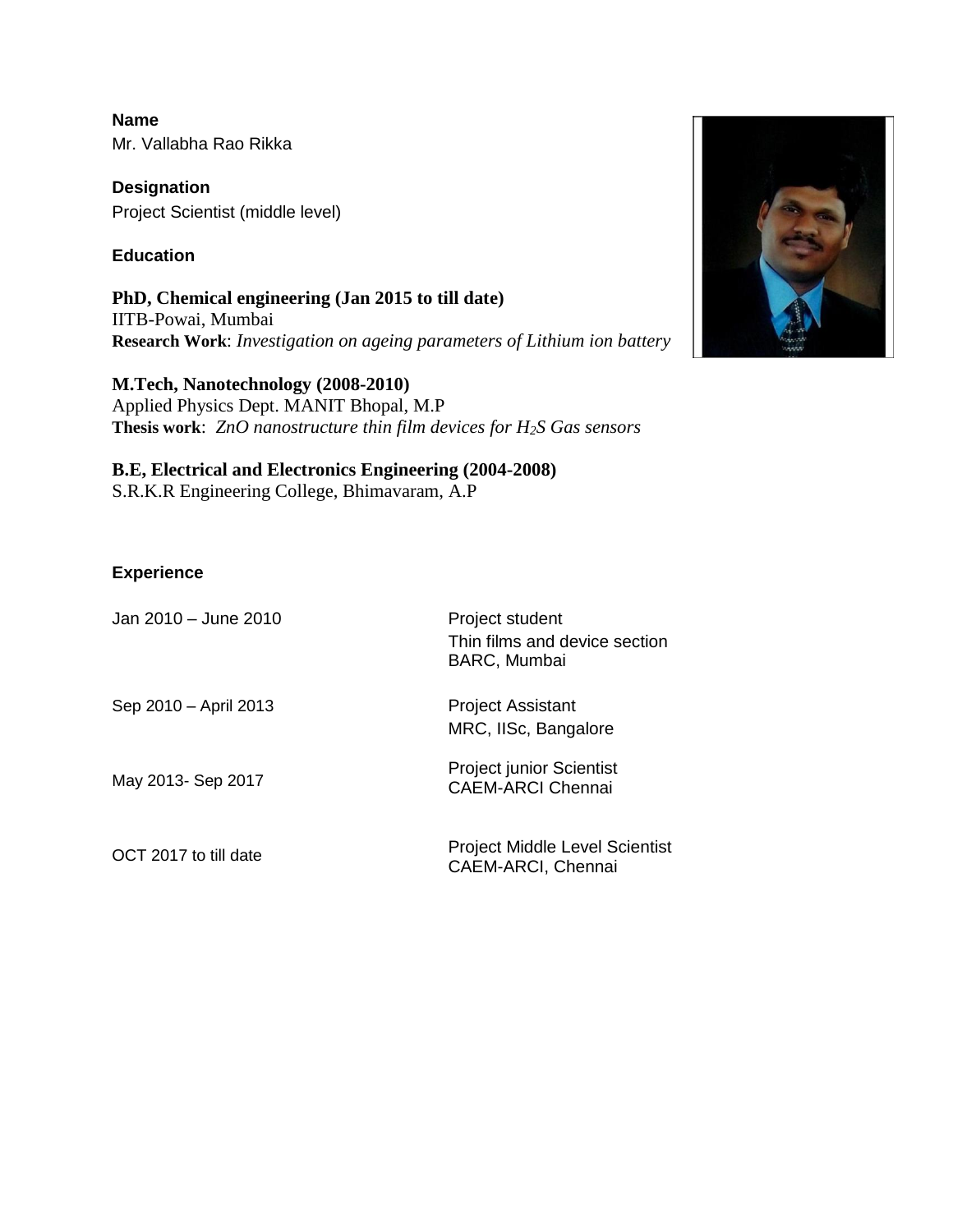#### **Research areas of interest**

- ➢ Development of Li-Ion battery for electric vehicles.
- ➢ Lithium ion cell formation and Cycle life tests
- $\triangleright$  Insitu and Ex-situ studies on electrode and electrolyte interface of Lithium ion battery
- ➢ Metal Oxide nanostructures as an anode material for Lithium ion battery
- ➢ Battery management system
- $\triangleright$  Thin film FeRAM devices technology

#### **List of journal publications**

- *1)* Microstructure and Mechanical Properties of Pulse Laser Welded Stainless Steel and Aluminum Alloys for Lithium-Ion Cell Casings. **Vallabha Rao Rikka**, Sumit Ranjan Sahu, Rajappa adepalli, Ravi Bathe, Thyagarajan Mohan, Raju Prakash, Gade Padmanabham and Raghavan Gopalan. *Journal of Materials Science and Engineering B 6 (9-10) (2016) 218-225*
- *2)* Synthesis of graphene sheets from single walled carbon nanohorns: novel conversion from cone to sheet morphology. Sumit Ranjan Sahu, **Vallabha Rao Rikka**, M Jagannatham, Prathap Haridoss, Abhijit Chatterjee, Raghavan Gopalan and Raju Prakash. *Materials Research Express 4, 035008, 2017*
- *3)* [Synthesis, characterization and field emission properties of tin oxide nanowires.](https://www.sciencedirect.com/science/article/pii/S0254058415303540) **Vallabha Rao Rikka**, I Sameera, Ravi Bhatia, V Prasad, *Materials Chemistry and Physics 166 (2015) 26e30.*
- *4)* Investigation of nanowire-based gas sensors. Niranjan Ramgir, Shashwati Sen, Manmeet Kaur, Satyendra Kumar Mishra, **Vallabharao Rikka**, Rashmi Choukikar and Kunal Muthe. *AJP.Vol.19, No.2(2010)25-30*
- 5) ZnO Nanowires As H2S Sensor. N. S. Ramgir, **V. Rikka**, M. Kaur, S. Kailasa Ganapathi, S. K. Mishra, N. Datta,D. K. Aswal, S. K. Gupta and J. V. Yakhmi. *AIP Conf. Proc. 1313, 322 (2010)*